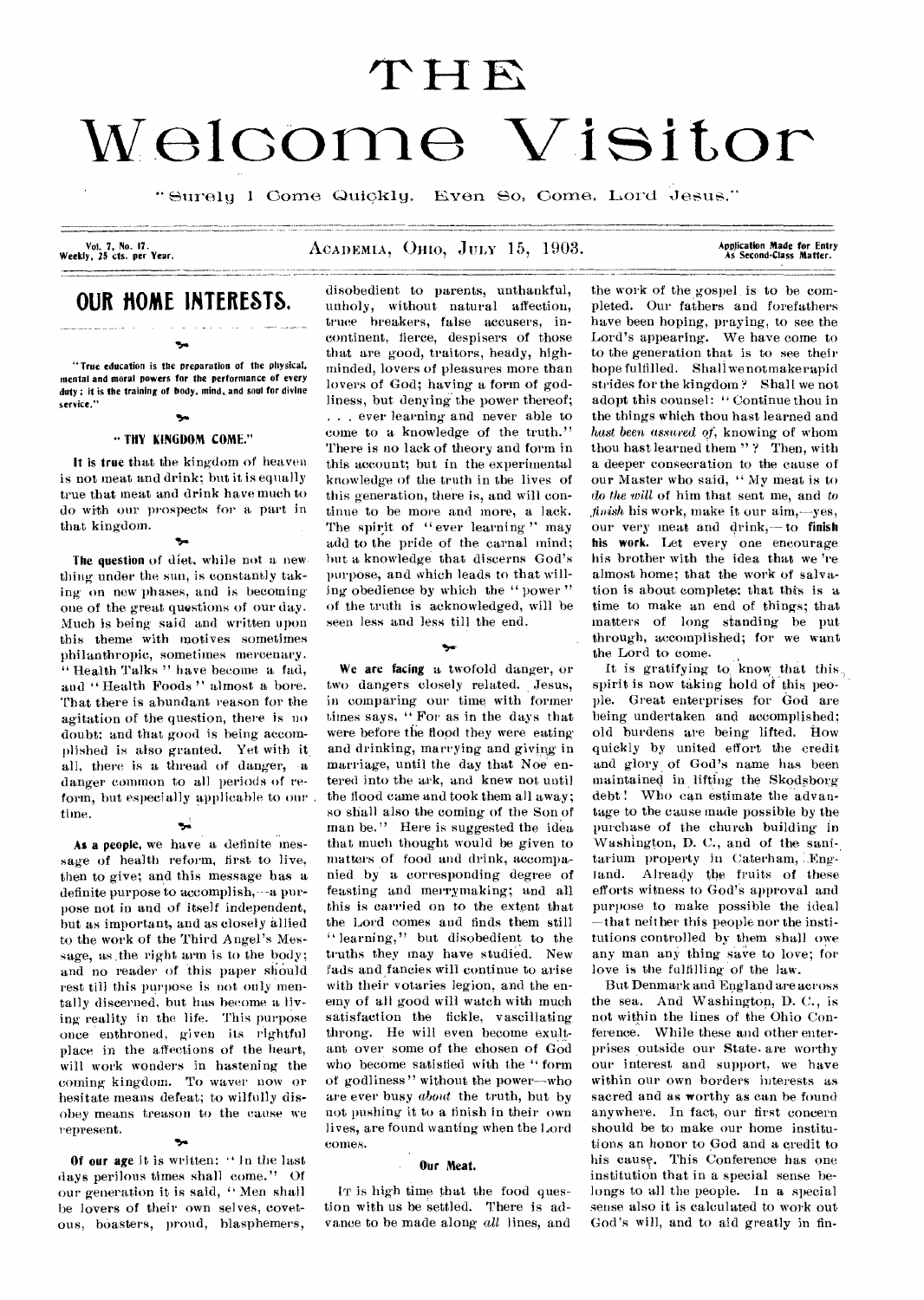ishing his work. That institution is the Mount Vernon Academy, which for , years has been pulling against  $a_{\mathbf{i}}$  tide of telf requiring the payment of thousands of dollars in interest. Thus the institution constantly suffers loss; its work is hindered; the coming of the Lord is delayed; God's name is in danger of dishonor; and our eternal interests are at stake. But there is a groWing conviction that God's will is that this institution be made free to do its part in finishing his work, and that just now is the time. We need not wait for: more prosperous times, nor for men of great wealth to do our part; but in the fear of the Lord, with a desire on the part of all to "do his will" and " to finish his work," a few weeks will, suffice to clear it. It is said, " Where, there 's a will there 's a way," but when the will (as in this case) is God's will, the way is doubly certain. Talk for it; pray for it; work for it. Let not only men and women be interested, but also the children and youth. Let us all share in thus. doing God's will and in finishing his work. N. W. L.

## **MOUNT VERNON ACADEMY,**

المداري

#### **Past and Future.**

DURING the ten years the Academy has been in existence the Lord has greatly, blessed it in Various ways, so that ithas been able to do a fairly satisfactory degree of work, although much has been left undone simply because the facilities.have not been at hand-for the teachers to use. During this time, the school has become more widely known each year and has continually extended its circle of influence until it now draws students, from more than a dozen different States; and, those who come from other States are mostly young men and women. whose age is such that they can in a very short time enter actively into the work of the denomination. In all of this we see a fulfilment of the statement that, the Lord would have his people establish a school at this place to give character to his work.

We rejoice greatly in all that has been done, and give thanks to the Lord for the care and protection which he has constantly given during these years; but now it seems **the time has come for a step forward,** if we are to fully carry out the work of the school. As indicated, above, the teachers have never been able to do all theydesired, or all they should have done in a school established for the high and holy purpose of preparing young men and women for the work of the 'Lord; and we know of no other way than to place the situation fairly . before our

people for consideration at this time, praying that God may so move upon, hearts that meass will be given for relief from the *U*urdens now resting upon the school. During the last few years much has been done by direct donation and through the ""Object" Lesson" work to reduce the debt of the school, and yet there is room for further effort. And why should we not undertake this **at once ?** The sooner the debt is raised, the sooner will we be able to train our young people as we know they should be for this great work"Of proclaiming the truth for these days, and thus he enabled to more fully and quickly honor God.

And do we realize that this wholework might be done with comparative ease if each Seventh-day Adventist in the Ohio Conference would take hold of it as unto the Lord, giving as God 'has prospered, and praying that the Lord's blessing might rest upon the gift and the •school in the use of the money given ? ' We speak of the debt as being large, and ourselves as few, and therefore feel to draw back from undertaking.' that which we fear will be impossible of accomplishment; but here we miss' the point, for the debt' is not 'large as compared with that resting upon some of our other schools, nor are we few in numbers, or without means. And indeed the debt itself is not large when we look at it in the right light, "or it is anobligation assumed by the two thousand Adventists 'of the State for the purpose of carrying on the work of the denomination'in the State, thus making a per capita of only a little over five dollars. 'And surely no one who is acquainted 'with our people will for one moment'say that' it would be impossible for them to 'raise such an amount as this. Indeed, the very smallness of the sum should be an encouragement to us all to take hold at once and give of our means that this our only institution in this State may go free from debt, and thus be prepared to do<sup>the</sup> work God designed should be done when he established it.

Doubtless there are those who could not give five or six dollars, but this need deter no One from helping"with a smaller amount if this be possible, for this should be a popular subscription in which every man, woman and child may have a part, and no donation however small will be refused. On the other hand there are those of means, and upon some of these God is laying a burden for' this very thing, and we would in no wise limit or measure their generosity, but desire that all might give as **the/lord may move.** 

May I not ask that the people of our Conference make this matter a subject of earnest prayer froin now till camp-

meeting when we shall all be together meeting when we shall all be together<br>and will have opportunity to talk,over. these matters face to face and lay plans for the accomplishment of the desired end, and as we pray may the Lord give us a spirit of liberality, for he has spoken and told us his mind in regard to these institutions remaining in debt ? J. W. LOUGHHEAD.

#### **FROM THE WORKERS.**

 $r = 1 - 1$ 

#### Delta,

DEAR VISITOR: We have been at this place five weeks. The Lord has been with us and we have felt his sacred presence. Our attendance has been good, the interest also untilwe reached the Sabbath question. Since then we have not had a large attendance. The people are very courteous and kind, still most of them are fighting almost every point of our'falth. Some are interested and we trust will yet accept the message.

We are of good 'courage, laboring from house to house, praying and pleading with the people to accept the precious truths of God's word. Pray for us that victory may be on Israel's side, and that we may' meet some precious souls in the soon coming kingdom as the result of our 'labor at this place. F. M. FAIRCHILD,

جواري كالمناسب والمرادي

 $\mathbf{r}$ 

W. E. BIDWELL.

#### Killbuck.

DEAR WELCOME VISITOR: I am glad to report a good quarterly meeting held at this place on Sabbath, July 4, Brother G. C. Quillin, our local elder, officiating in the absence of Brother B. L. House, who wrote us a very encouraging letter. The Lord came near and touched and tendered our hearts upon this solemn occasion. I am also glad to report the progress of the message here. Precious souls are hungering and thirsting for present truth. Two dear sisters and family have taken a firm stand, and another who had only been a'Sabbath keeper for some time, expressed a desire for baptism and union With the church. There are others also who are just ready to step out.

Truly the Lord is blessing the work at this place. The two or three precious souls who have faithfully held up the light of truth here for the past six or seven years can truly,say that Paul planted, Appollos watered, and God gave the increase. They can, hope in the promise, " Well done, thou good and faithful servant: thou hast, been faithful over a few things, I will make thee ruler over many things: enter thou into the joy of thy Lord."

E. D. PATES, Clerk.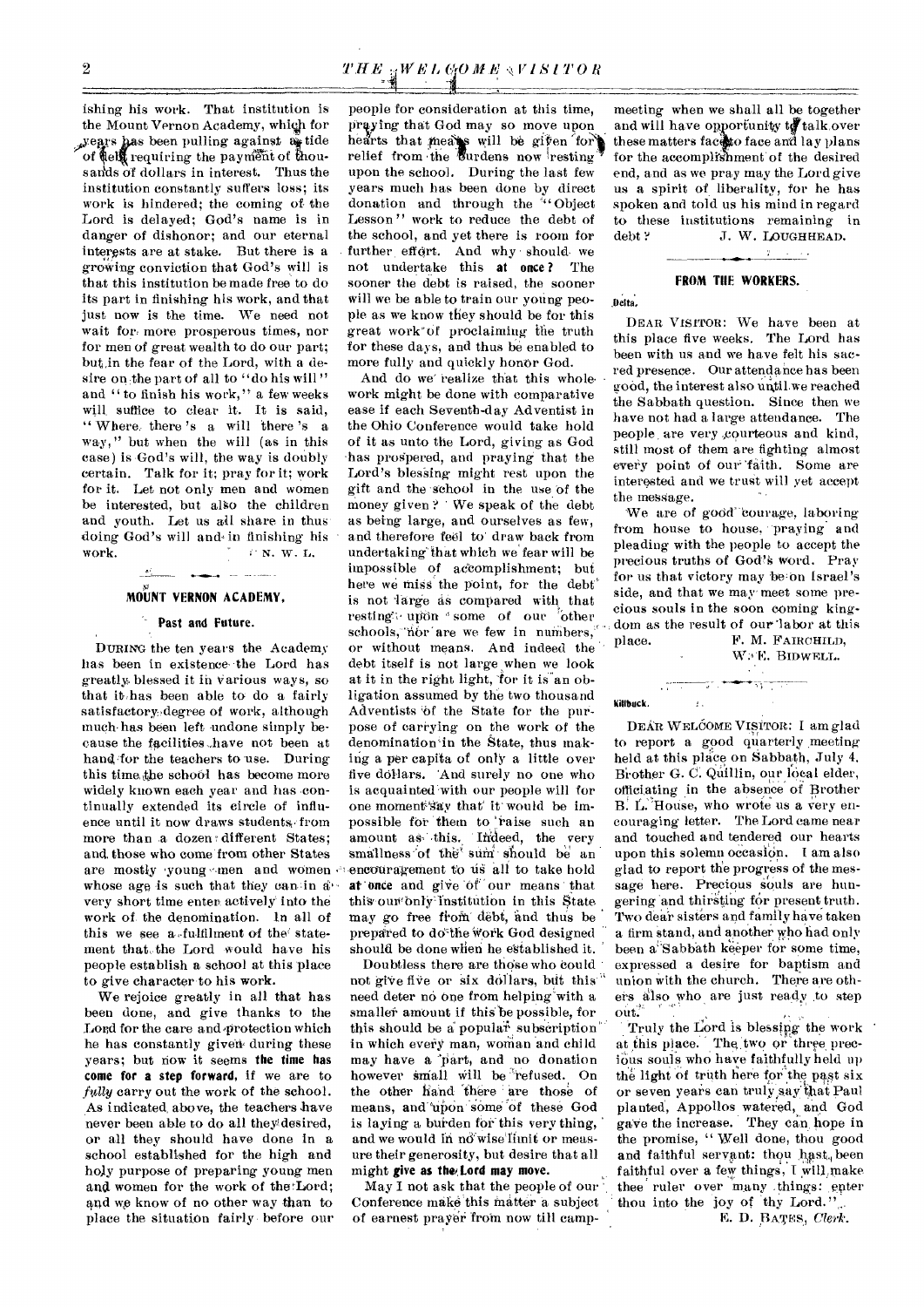#### Columbus.

BEGAN my work here about a month ago. The first two weeks Satan tried exceedingly hard to discourage me, as I took only one order during the whole two weeks. But I knew that the promises of the Lord were sure and that victory was mine, and the Lord did give me the victory.

The last two weeks I have taken ten orders for "Christ's Object Lessons," eight " Best Stories," one " Bible Reading," and one "Coming King," value, \$19.75. I have also three regular appointments for Bible readings. Each of these families show a deep interest in the truth as it is presented to them. I desire that the Lord may use me as an instrument in bringing these souls to the knowledge of this truth, that they may also be numbered with the saved.

Remember us in your prayers that the Lord may sustain us and keep us faithful. Your brother in Christ, CHARLES G. CLYMER.

#### Cincinnati.

WE are glad to report an increasing interest in the work at this place. Though the weather is very warm, the interest of our readers continues to deepen. We meet with so many encouragements in our work as we visit from house to house with the Bible readings that we are constantly kept full of praise to God.

Already we are seeing fruit. One minister with several other persons has recently pledged himself to keep the commandments of God. Our Sabbath congregations are constantly increasing in size and interest. New orders for the - *Family Bible Teacher•*  are being received almost daily from churches in different States. Elder J. E. Bond, Williams, Ariz., (Brother Bond has recently married Sister Hannah Iles, formerly the wife of Elder Lovell Iles) writes: "We are using the readings received. They are the finest things yet to obtain an entrance to the homes of the people."

Our present supply of the first eight lessons is almost exhausted, and we will be forced to print a third edition to meet the increasing demand. The Lord has given us means thus far to meet every expense of publication, which amounts to over forty dollars a month. We are now planning to begin a new campaign on " Object Lessons," hoping in the next few weeks to sell every book due the Cincinnati church. Yours in the Master's<br>service, W. H. GRANGER, W. H. GRANGER, L. K. MORGAN.

" GOD has given to every man a work to do in connection with his kingdom. "

# OUR EDUGATIONAL WORK.

"In the highest sense, the work of education and the work of redemption are one; for in education, as in redemption, other foundation can no man lay than is laid, which is Jesus Christ."

### 54 OUR HOPE FOR TO-MORROW.

THE story is told of a father old,

Who stood on the street one day, And viewed dim-eyed the nation's pride Parading along the way.

In front were sires, with old-time fires Near snuffed by the waiting grave; They shouted loud of their record proud, "O citizens, we *were brace!"* 

The old man sighed, and was dimmer eyed As he said with a touch of sorrow.

Ah, this they say of the yesterday, But what of the nation's morrow?

The strong men came, with their shining fame, Who bled the fair land to save:

Their voices rang as they nobly sang," "0 brotherhood, we *a•e brave!"* 

He cheered the throng as they moved along. But Time would their strength soon borrow:

Ah, this they say of the bright to-day, But what of the nation's morrow ?"

Then children sped with a lighter tread

That cheered like a sunlight wave; And sweetly sung, as the welkin rung, "O fathers, we *will be* brave!"

The old man cried as he turned aside,

But the tears were not of sorrow: For well he knew, though his journey through, That safe was that nation's morrow.

The children, stays of the coming days,

The way for the message pave

Let's educate now each broadening brow, To-morrow they will be brave.

Count not that lost, nor a needless cost, Spent thus, thongh done in sorrow:

Teach truth to-day, and God's Word alway. The message will go to-morrow R. B. THURBER.

#### **THE. OUTLOOK.**

Our Need.

A DEFINITE heeding of a definite principle.

#### Our Danger.

OUR danger lies in following precedent, in patterning after the ways of others.

#### The Key•Note.

THE message of God for this generation.

#### Our Setting.

WHEN the true key-note is struck, God will reveal himself a God of mercy and love.

" ANGELS of heaven will ascend and descend the ladder of shining brightness, co-operating with human workers."

" THE members of the church triumphant will be permitted to draw near to the church militant to aid

them in their necessity. In every soul will be kindled the fire of holy zeal."

" COMPANY after company will leave the dark standard of the foe and come out under the blood stained banner of Jesus Christ to go forward with him in closing up his work."

CHAS. E. WELCH, *Supt. of Schools.* 

#### **THE EDUCATION OF INFLUENCE.**

IN this world of hurry and bustle, with the cares of this life, and the deceitfulness of riches, that *ignis fatuus*  that lures so many to destruction, how few ever stop to consider earnestly and prayerfully the effect of their influence ? The Lord says through the apostle Paul, " None of us liveth to himself." Many a one lives *for* self, planning, working, striving for the advancement of self, yet he does not live *to* himself; for whether he wills it or not there is that that emanates from his very existence which is for the weal or woe of all with'whom'he meets.

We may think our influence does not amount to much, and so excuse ourselves, having never seriously considered this silent force. Although Solomon wrote such good advice for his son Rehoboam, his life not being in harmony with it, the words made but little impression upon him. "And he did evil because he *prepared not his heart* to seek the Lord."

Often we see parents concerned about the education of their children in the wisdom of the world. Their dayschool lessons *must* be studied, and advancement is constantly urged that they may *be promoted.* But how is it with the Sabbath-school lesson? True, the Sabbath-school is held but one day in seven; and perhaps the world scoffs at the deductions of Bible researches; but " the word of the Lord is sure," " the same yesterday, to-day, and forever." The earnest effort of every parent and worker in the Sabbathschool should be to instill faith in the word of God into the mind of every child. Fill it with the beauty of the letter of the Word, that when the Lord sends his Spirit to quicken it, make it a living experience, his every energy will respond to the voice of the Master. Then let us not excuse ourselves from duty in the Sabbath-school. Let us imbibe some of the same spirit that Paul had; and for fear our absence or refusing to serve may be a " stone of stumbling (excuse)" to some, say, "If that make my brother to offend, I shall not be found wanting any more."

#### BESSIE E. RUSSELL

Ć.

" EACH one professing the name of Christ is to be an interested worker, ready to defend the principles of righteousness."